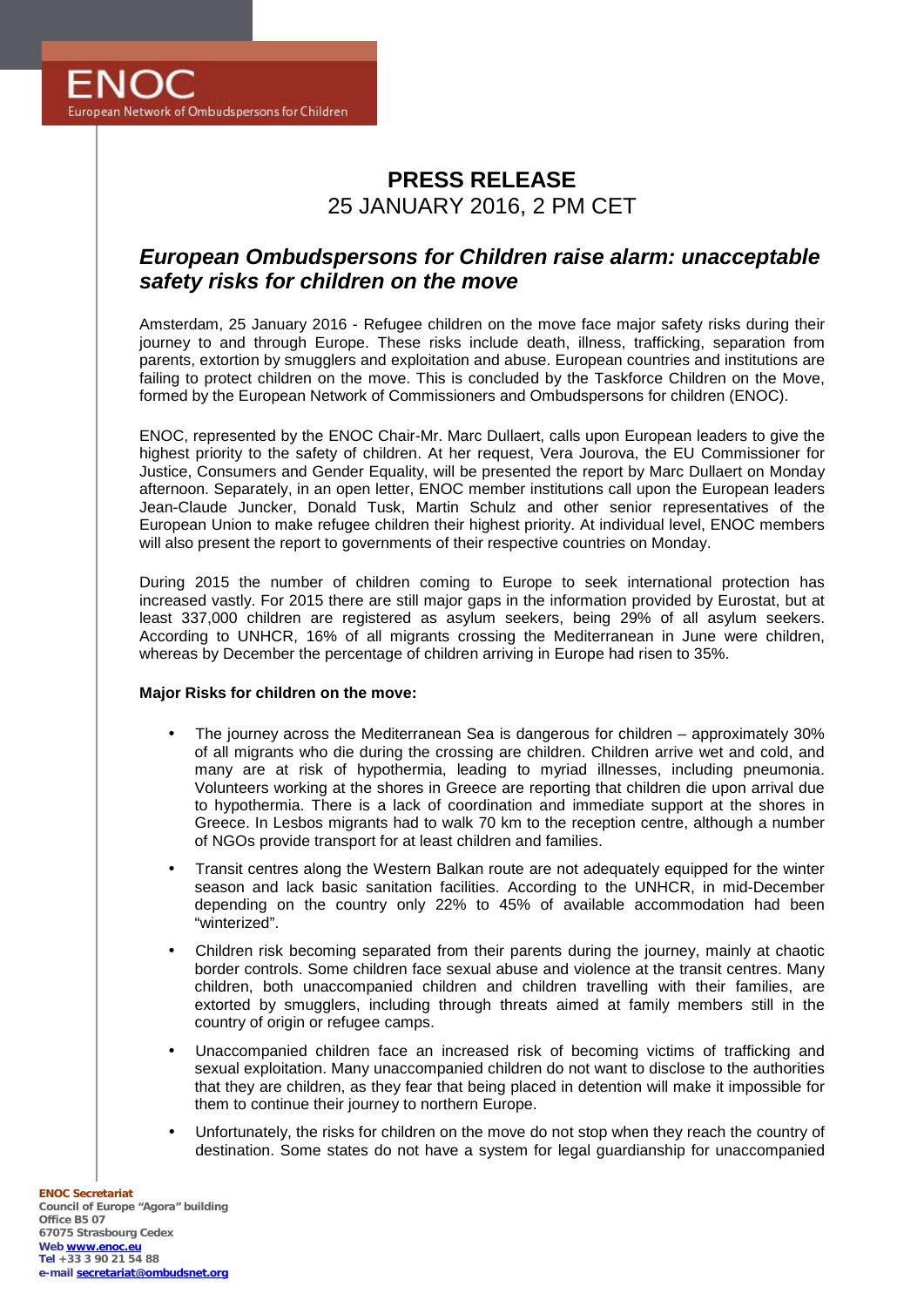children, leaving these children without secure adult protection. In other countries the appointment of a legal guardian takes too long. There are reports from various countries of violent actions by locals targeting refugee children, but also of violence among child refugees. The low proportion of girls arriving makes them a particularly vulnerable group. Many countries also report children going missing from the reception centres, or falling victim to trafficking or exploitation. Many countries allow children to be placed in detention, in some cases even for several months, in facilities that are rarely designed to be childfriendly.

### **Call for action**

An analysis of the European response to the increased influx of migrants reveals that Europe is failing to address these issues. While border control and other measures to restrict immigration are at the top of the agenda for the EU as well as individual countries, no actions to protect children are taken. The EU Agenda for Migration, the guideline used by the EU institutions and Member States to handle the influx, mentions only a single action regarding children, which is placed in a footnote.

#### **Recommendations**

- ENOC calls upon the European Commission to urgently develop a comprehensive EU action plan for all children in migration. Europe as a whole needs to step up and take responsibility for its international commitments towards children.
- ENOC advises the European Leaders to give priority to children in the implementation of the relocation scheme in order to prevent the risks children face while en route through Europe. The European Commission agreed to relocate 160,000 individuals applying for international protection, mainly from Italy and Greece to other member states. This should include both unaccompanied children and children travelling with their families.
- ENOC also recommends swift improvements to the conditions of the reception and transit centres on the route through Europe. The centres must be heated, have warm water, blankets and warm clothes. Child-friendly spaces should be set up and for those staying overnight, there should be separate sleeping areas for men, women and children.
- ENOC recommends that the European leaders make better use of legal opportunities to enter the EU. This includes, for example, increasing the possibilities for family reunification, increasing the resettlement quotas and issuing humanitarian visas.
- A child rights perspective should be an integral part of financial assistance to third countries that facilitate aid to refugees, particularly the aid provided by the EU to Turkey in accordance with the action plan agreed on 15 October and 29 November 2015. This should include the right to education for all children, child-friendly spaces in refugee camps and having child protection systems in place.

## **About ENOC**

The Taskforce represents 41 European Ombudspersons and Commissioners for Children based in 34 countries. Marc Dullaert, the Netherlands' Ombudsman for Children, leads the taskforce in his capacity as the chairman of the European Network of Ombudspersons for Children. The ombudspersons for children of Flanders, Croatia, England, Greece, Italy, Malta, Poland, Catalonia and Sweden are also members of the Taskforce.

**- End of press release –**